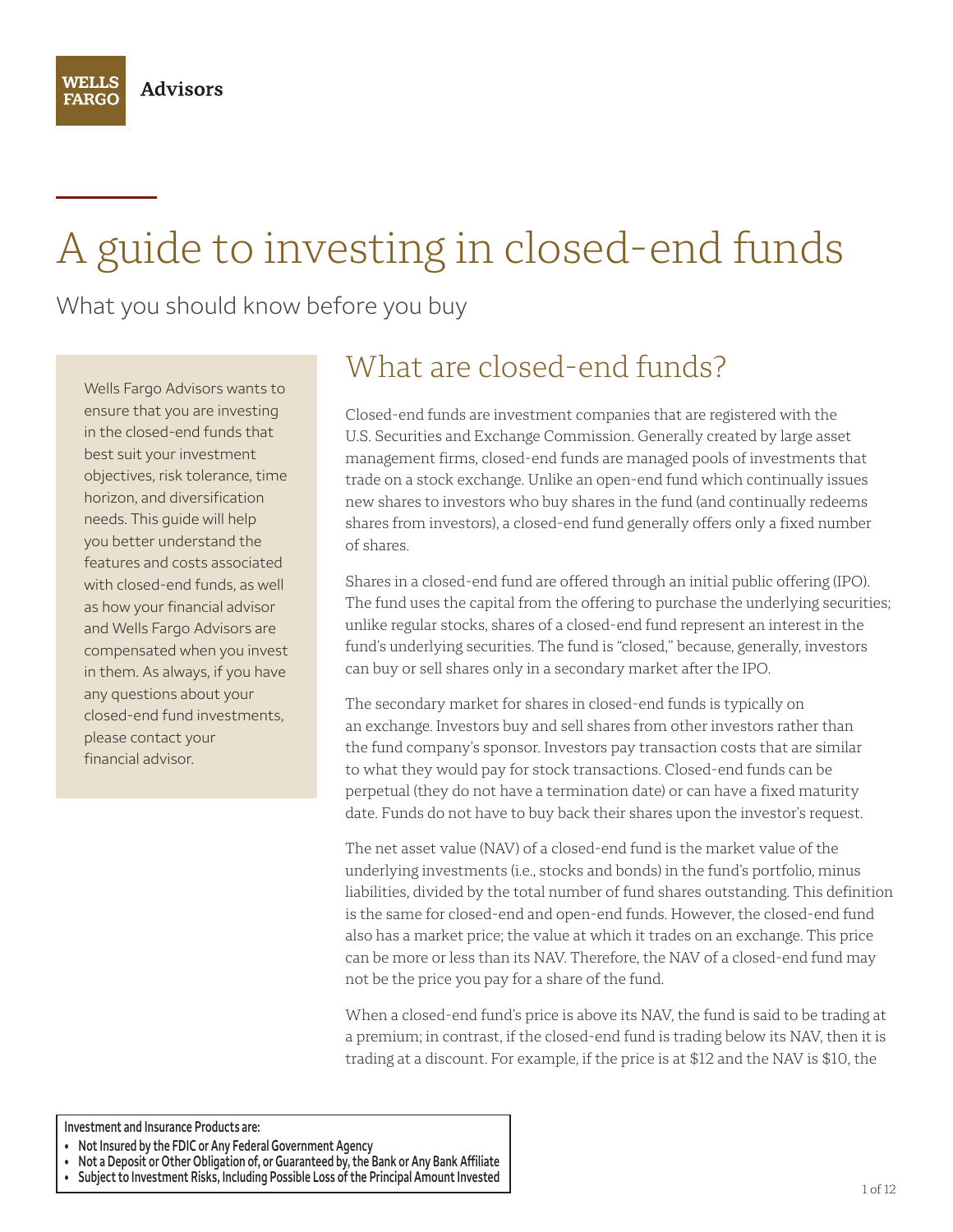closed-end fund is trading at a 20% premium. If the closed-end fund is trading at \$9.50 and its NAV is \$10, then the closed-end fund is trading at a 5% discount.

Closed-end funds invest in many types of instruments: domestic and foreign securities, emerging markets, equity and fixed income securities, government, mortgage and corporate securities, bonds and loans, and taxable and municipal bonds, among others. In addition, closed-end funds can invest in complex investments such as alternative investments, commodities, and derivatives. Because of the complexity associated with these underlying investments, they have unique risks and are not appropriate for all investors.

Many closed-end funds can leverage their assets (through derivatives or borrowing money to buy additional assets) to enhance their yields. Leverage also increases risk. For example, leveraging the assets of a closed-end fund will magnify the volatility of its NAV and, consequently, the price volatility of the fund. More information on these risks is outlined below.

We have a responsibility to consider reasonably available alternatives in making a recommendation. We do not need to evaluate every possible alternative either within our products or outside the firm in making a recommendation. We are not required to offer the "best" or lowest cost product. While cost is a factor that we take into consideration in making a recommendation, it is not the only factor.

You should consider factors such as those below prior to accepting a recommendation:

- The potential risks, rewards, and costs in purchasing and in the future selling of a security.
- Your age, other investments, financial situation and needs, tax status, investment objectives, investment experience, investment time horizon, liquidity needs, and risk tolerance.
- The security's investment objectives, characteristics (including any special or unusual features), liquidity, volatility, and likely performance in a variety of market and economic conditions.
- For complex products, you should consider whether less complex or costly products achieve the same objectives.

By accepting a recommendation, you acknowledge that you have considered the above factors to your satisfaction.

### Fund of funds structure

A "fund of funds" (FOF) is an investment product that invests in other investment company products rather than directly in stocks, bonds, cash, or other securities. An FOF may also invest with multiple managers. The FOF structure allows investors to achieve a broad diversification with investments in a variety of fund categories that are all combined into one fund. These strategies can include investments in other closed-end funds, exchanged traded funds, business development companies, and to a lesser extent, other types of registered investment companies. However, the FOF structure introduces two additional issues that warrant consideration; fees on fees and potential leverage on leverage.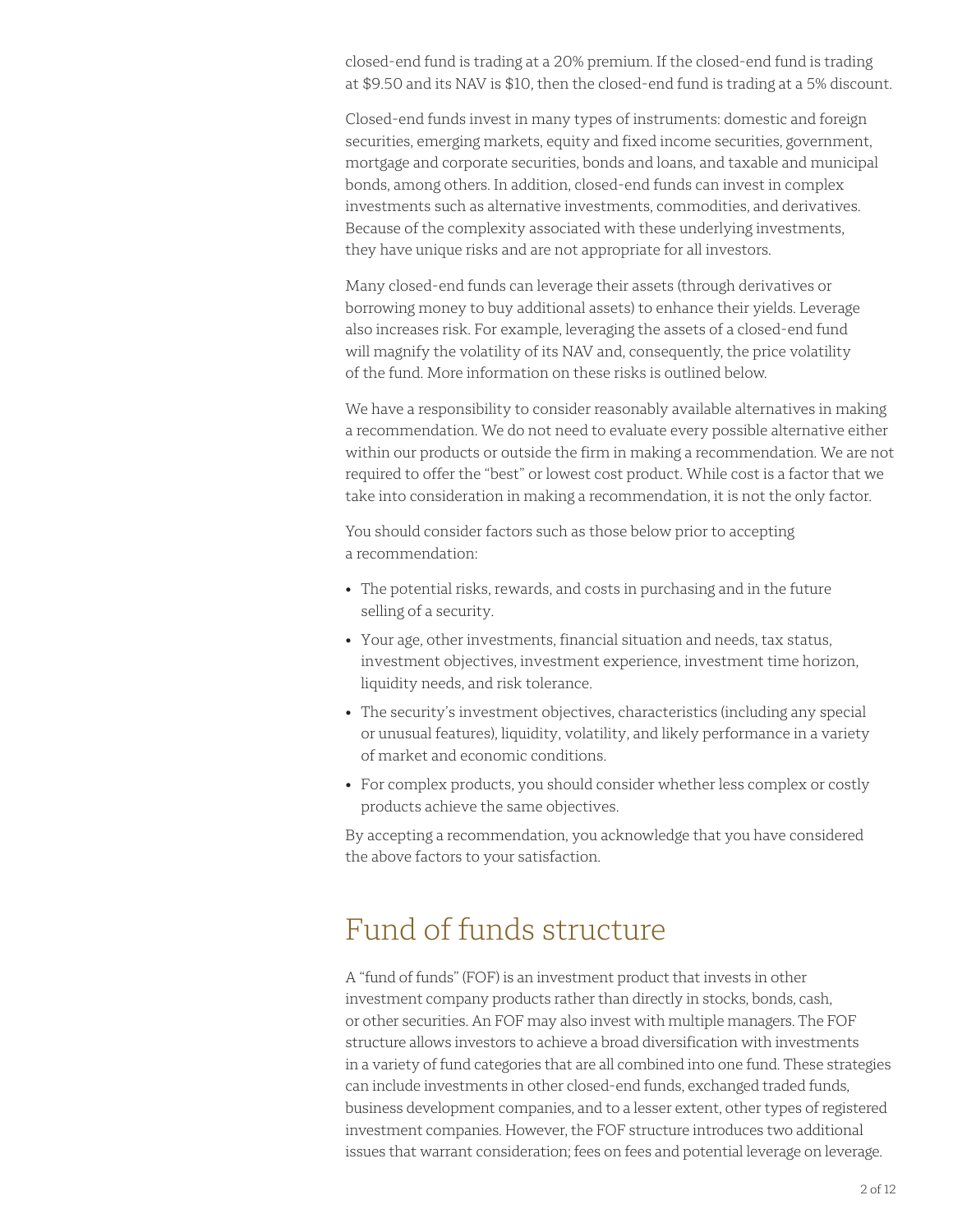The management fee for an FOF typically consists of two components: The management fees charged by the underlying funds and the management fee charge at the FOF level. The weighted average of the underlying fees is disclosed in the expense section of the offering prospectus and is referred to as Acquired Fund Fees and Expenses (AFFE).

Many closed-end funds, including FOFs, employ leverage in pursuit of the fund's objectives. In the case of an FOF, the underlying funds may also use leverage which may increase the investor's risk. Leverage can magnify losses and make quick movements in and out of the markets much more difficult.

Investing in an FOF will subject the investor to the same risks as individual ownership of the underlying securities would entail. Because these funds are also indirectly subject to the underlying fund expenses as well as the expenses of the portfolio, the cost of this type of investment may be higher than a closed-end fund that does not invest in other investment companies. Investors should be aware of, and understand, all risks associated with a portfolio's underlying holdings before investing.

#### Features and characteristics

Closed-end funds offer the following features to investors:

**Portfolio diversification**—Closed-end fund portfolios can be diversified across many different investments, offering a set of portfolios for most asset classes. This diversification may help reduce an investor's risk by potentially offsetting losses from some investments with gains in others. Of course, individual investments in the closed-end portfolios and the NAV of the portfolios will fluctuate in price. Also, keep in mind that asset allocation and/or diversification cannot eliminate the risk of fluctuating prices and uncertain returns.

**Income**—Closed-end funds also may offer a frequent and regular stream of income. The regular distribution from a closed-end fund is scheduled in advance and is usually quarterly or monthly.

**Asset classes**—By investing in closed-end funds, individual investors can access asset classes and/or strategies previously available only to institutional investors, such as certain types of preferred securities, asset-backed securities, emerging markets, corporate and mortgage loans, and covered calls.

**Expense ratios**—Management fees and operating expenses are charged by the fund-management company to cover the costs associated with management, marketing, and fund administration costs. In addition, a closed-end fund's cost of leverage, if any, increases the total annual expenses charged to the managed assets. Fees may vary depending upon the fund manager's trading activity. Purchases and sales of closed-end funds may be subject to brokerage commissions. All fees and expenses are described in detail in the prospectus, if available.

**Purchases and sales**—Unlike traditional mutual funds, which are only priced at the end of each day, closed-ends funds are priced—and can be purchased and sold—throughout the trading day. Furthermore, you can typically buy or sell closed-end shares on a stock exchange much like the purchase or sale of any other listed stock.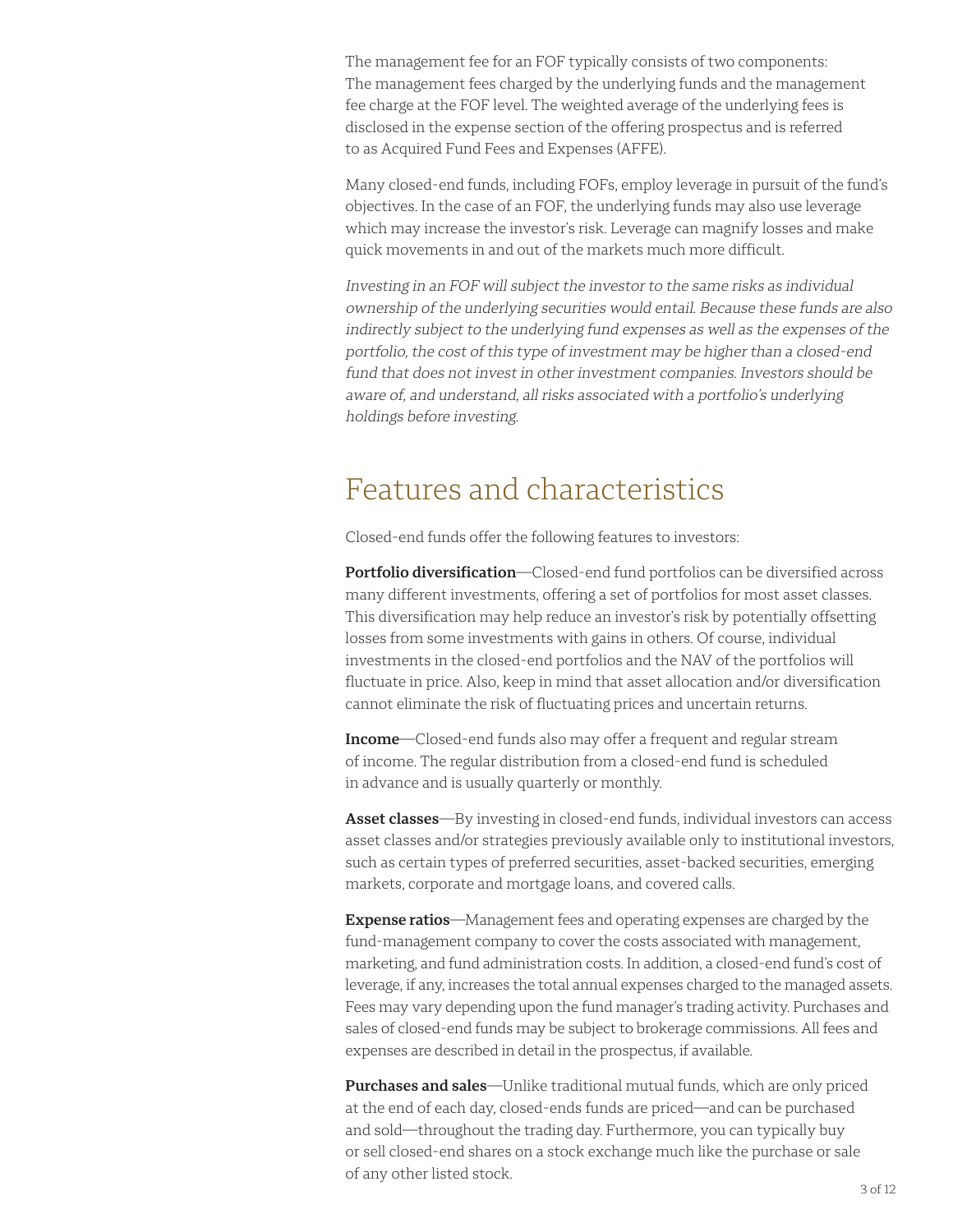**No minimum investment**—Because closed-end funds are traded like stocks, there is generally no minimum investment needed to invest in closed-end funds.

#### Risks

Securities in a portfolio of a closed-end fund may decline in value, and the closed-end fund may not achieve its intended objective. In addition, each closed-end fund is subject to specific risks that vary depending on its investment objectives and portfolio composition. The risks associated with a closed-end fund are outlined in the prospectus. You should carefully consider the risk factors listed below, which are more fully described in each closed-end fund's prospectus under the heading "Risk Factors."

**Investment and market risk**—The value of the securities within a closed-end fund, like other market investments, may increase or decrease in value, sometimes rapidly and unpredictably. The shares at any point in time may be worth more or less than the original investment, even after taking into account any reinvestment of dividends and distributions.

**Leverage risk**—One of the most important features that distinguish closed-end funds from other types of pooled investments is the ability of closed-end funds to leverage their assets. While closed-end funds use several different methods of leverage; the impact on the fund is generally similar. The use of leverage in an investment portfolio can magnify any price movements resulting in high volatility and a potentially significant loss of principal. Fluctuations in short term interest rates may also affect the distribution of a leveraged fund because the cost of borrowing may fluctuate accordingly. Also, there are certain types of leverage that do not have to be reported pursuant to the Investment Company Act of 1940. While some fund sponsors report the actual leverage including those types that aren't required to be disclosed, others may not. In the latter case the leverage risk is understated.

**Management risk**—The selection of securities and other investment decisions made by the closed-end fund manager might produce losses or cause the closedend fund to underperform compared to other funds with similar investment goals. If one or more key individuals leave the management team, the manager may not be able to hire qualified replacements, which could prevent the closedend fund from achieving its investment objectives.

**Market price of shares**—The closed-end fund's share price will fluctuate should premiums or discounts widen or narrow. At the time of sale, shares may be worth more or less than the original investment or the closed-end fund's NAV at the time of sale. Historically, during periods of market volatility, closed-end funds have experienced market price weakness. During such periods, discounts tend to widen. Accordingly, a fund's price could underperform its NAV.

**Market price risk**—Since a closed-end fund trades in the secondary market and essentially has a fixed amount of shares outstanding, the market price may display more volatility than the NAV, potentially subjecting an investor to wider losses than the NAV.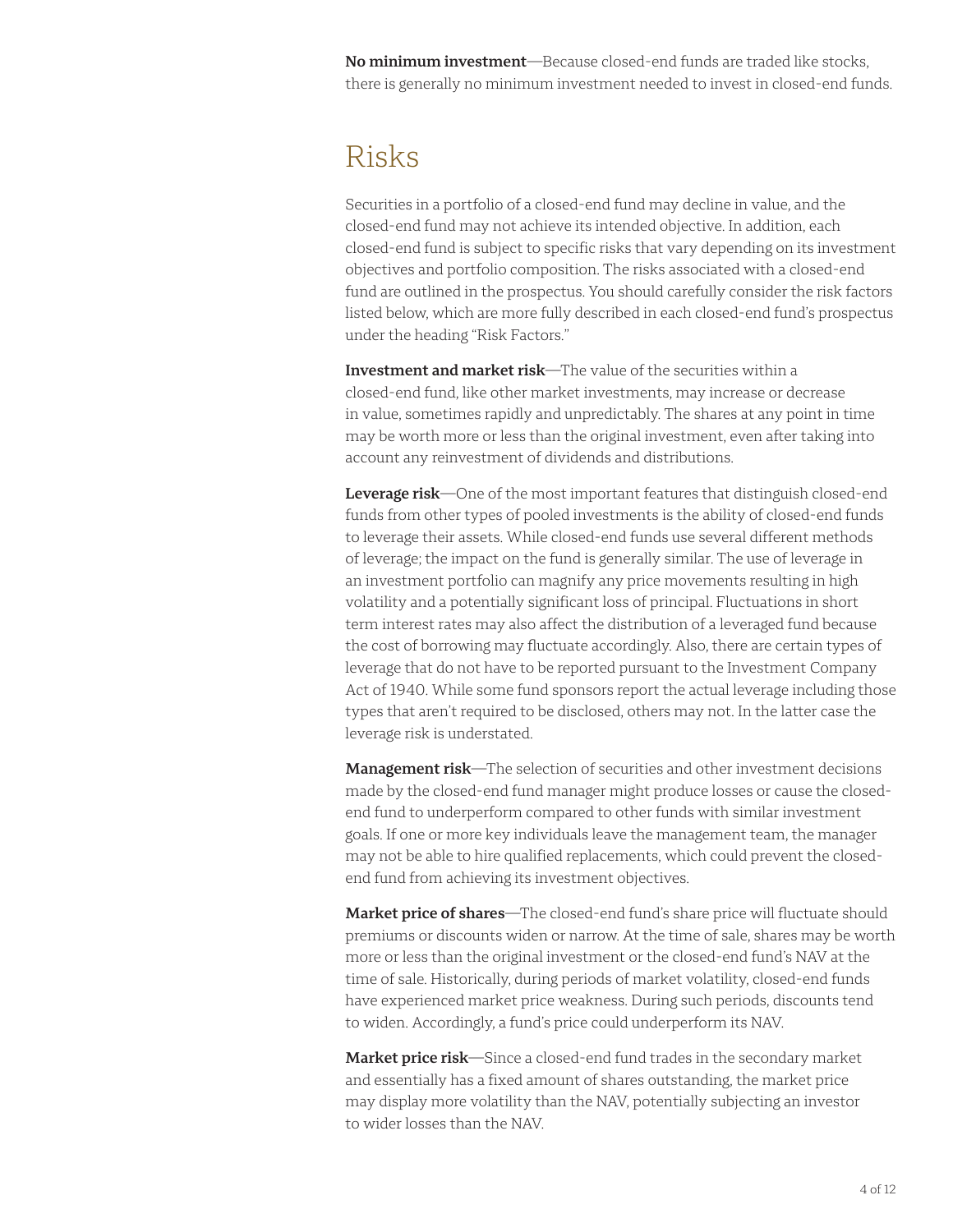**Liquidity risk**—The liquidity of a closed-end fund is typically similar to or less than that of the average micro-cap stock and can vary significantly between closed-end funds. As such, a large trade, relative to the average daily volume of a particular closed-end fund, can have an abnormal impact on the market price of the closed-end fund relative to its NAV.

**Premium/Discount risk**—The market price of a closed-end fund may trade at a higher price (premium) or lower price (discount) to its NAV. The size of the premium or discount can vary significantly based upon multiple factors, including, but not limited to: 1) demand for the underlying assets; 2) liquidity of the closedend fund shares; 3) the distribution rate, and 4) sizeable changes in distributions (large distribution reductions cause sizeable declines in the market price).

**Volatility**—Closed-end fund prices change throughout the trading day as investors buy and sell shares in the marketplace. The availability of a continual market-value pricing allows investors the capability to both take advantage of and be at risk of market fluctuations. Investment returns will fluctuate subject to market volatility, so that when shares are redeemed or sold, the investment may be worth more or less than the original investment.

**Post-IPO price**—In addition to general market risk and fluctuations, the share price of closed-end funds may trade at a "discount" to the fund's NAV after the IPO (as mentioned above). As a result, it may not be economically beneficial to sell shares of a closed-end fund shortly after the IPO period. The price relative to the fund's NAV is determined by a number of factors including the fund's investment strategy and the underlying asset class in which it invests, its current distribution rate and total return potential, and supply/demand for the shares, to name a few. As a result, closed-end funds are intended to be long-term investments and should not be used as short-term trading vehicles.

**Distribution risk**—The primary investment objective of many closed-end funds is to generate cash flow by investing in assets that produce income through, among others, coupon payments, dividend payments, or through premiums received from writing options. Moreover, a closed-end fund may "monetize" potential total returns via the use of either a managed distribution or level distribution.\* It is important to remember that any distributions received from a closed-end fund may fluctuate significantly based on its underlying investments. For example, distributions from closed-end funds with sizeable exposure to fixed-income may be reduced in a period of declining interest rates. Also, bear in mind, that a closed-end fund's use of derivatives may reduce the fund's returns or increase volatility. Additionally, some closed-end funds maintain a practice of paying distribution rates that are disproportionately high relative to earnings potential. An investor should not infer that a distribution rate is necessarily equal to the earnings of the closed-end fund.

It is important that investors understand the source of their closed-end fund's distributions, which can include: Interest payments on fixed-income portfolio holdings; dividends from equity holdings; realized capital gains; return of capital which includes pass-through (primarily from master-limited partnership investments). Closed-end funds that return capital can carry a higher level

<sup>\*</sup>Some closed-end funds set a specific distribution rate (managed distribution policy) which is designed to provide routine, but not assured, distributions, such as quarterly distributions, and stable distribution amounts regardless of the income generated by the fund. A closed-end fund with a level distribution policy intends to make monthly distributions at a level rate established by the fund's board of trustees.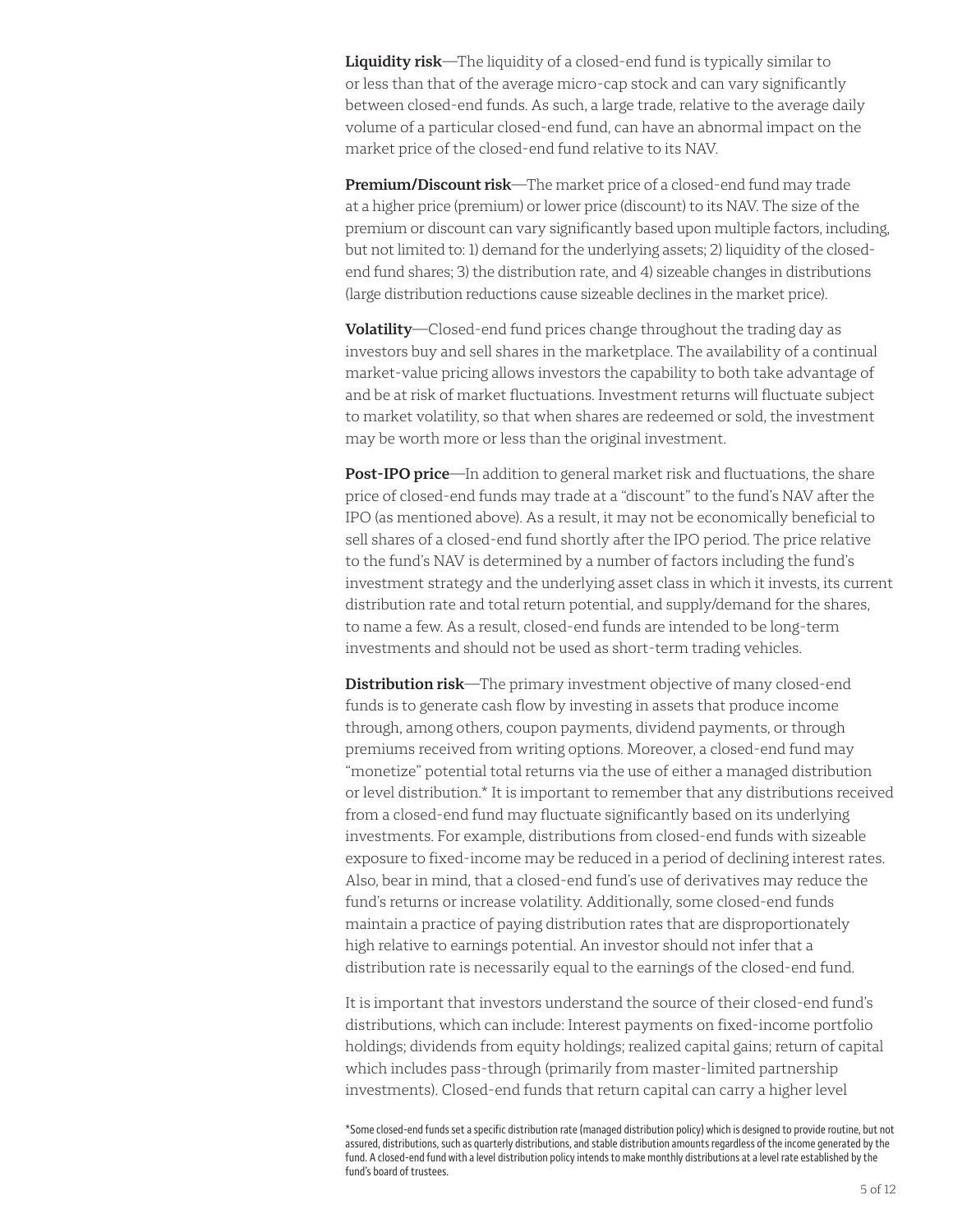#### **Underwriting Compensation**

Wells Fargo Advisors ("WFA") does not act as underwriter for distributions of shares of closedend funds. WFA does, however, offer and sell interests in closedend funds underwritten by its affiliate, Wells Fargo Securities, LLC ("WFS"), to those WFA customers for whom the securities are appropriate. WFS may act as either a lead underwriter or syndicate member in these offerings. WFA provides assistance to WFS in connection with these under writings.

WFA will receive a selling concession, as described in the prospectus, with respect to all securities it sells to WFA customers. A portion of the selling concession will be shared by WFA with the FAs responsible for selling the securities.

WFA will separately, and in addition to the selling concession, receive a payment from WFS as compensation for WFA's assistance. In the case of closedend funds, WFS will share up to one half of its fee for managing the underwriting syndicate and one half of the structuring fee it receives from investment advisers of closed-end funds it underwrites. The amount of the management fee is not disclosed in the prospectus for the securities offered but, together with the selling concession and the underwriting fee, constitutes part of the "sales load." The structuring fee typically is disclosed in the Underwriting Section of the prospectus. This assistance payment will be made by WFS to WFA after completion of the offering. WFA will not share any portion of the assistance payment with WFA FAs.The combination of the selling concession and the assistance payment may incent WFA to encourage FAs to recommend these securities over other securities.

of risk because the fund is eroding the asset base it has to generate income to pay distributions. Return of capital can represent the fund's original capital or additional capital due to unrealized gains in the portfolio.

Note: It is possible for CEFs to return capital but have an increase in NAV at the same time (the total return is greater than what was paid out, but because of the accounting treatment some/all of the distribution is deemed to be ROC). Some refer to this situation as a "constructive" return of capital as opposed to "destructive" return of capital, which does cause a deterioration of NAV.

**Complex and specialized closed-end funds**—Some closed-end funds have become increasingly complex and specialized. These funds have the flexibility to invest widely across asset classes and use complicated investment strategies, such as leverage and short selling, to manage their portfolios. In addition, some funds may purchase alternative investments, such as commodities, foreign currencies, and derivatives in their portfolios.

The level and type of risk associated with closed-end funds may vary significantly from one fund to another. It is important to have a complete understanding of the investment strategies and underlying products from which a closed-end fund derives its value to evaluate the risks associated with it. These risks are outlined in full in the closed-end fund's prospectus. Complex funds are subject to increased volatility and greater potential for loss, among other factors, and are not appropriate for all investors.

**Interest rate risk**—The primary investment objective of many closed-end funds is to generate income by investing in assets that produce income through dividend payments or through writing covered call options, for example. It is important to remember that any income received from a closed-end fund may fluctuate significantly based on interest rates and the fund's underlying investments. Also, bear in mind, that a closed-end fund's use of derivatives may reduce the fund's returns or increase volatility. In addition, a decrease in dividend payments may occur in a period declining interest rates.

**Municipal closed end funds**—Investments in municipal securities are subject to the creditworthiness of their issuers. Municipal bond CEFs are subject to the same risks as their underlying municipal securities. Economic issues may impact the performance of the municipal bond issuer. As a result, principal is at risk and subject to fluctuation. For instance, if the underlying municipality defaults or the security is downgraded, a decrease in the value of these securities may impact your portfolio. Some single-state municipal bond CEFs may offer certain tax benefits, but may lack the diversification of a national municipal fund. State specific municipal closed end funds may hold securities from outside that state, including U.S. Territories.

**Floating rate closed end funds**—Floating rate products invest primarily in below investment grade securities (also known as junk bonds). The securities held within floating rate CEFs are often rated below investment grade by one or more of the nationally recognized rating agencies or may not be rated by a rating agency. These securities may offer higher than average yields but are considered speculative and carry increased risks of price volatility, underlying issuer creditworthiness, illiquidity, and the possibility of default in the timely payment of interest and principal, which may impact the value of your portfolio.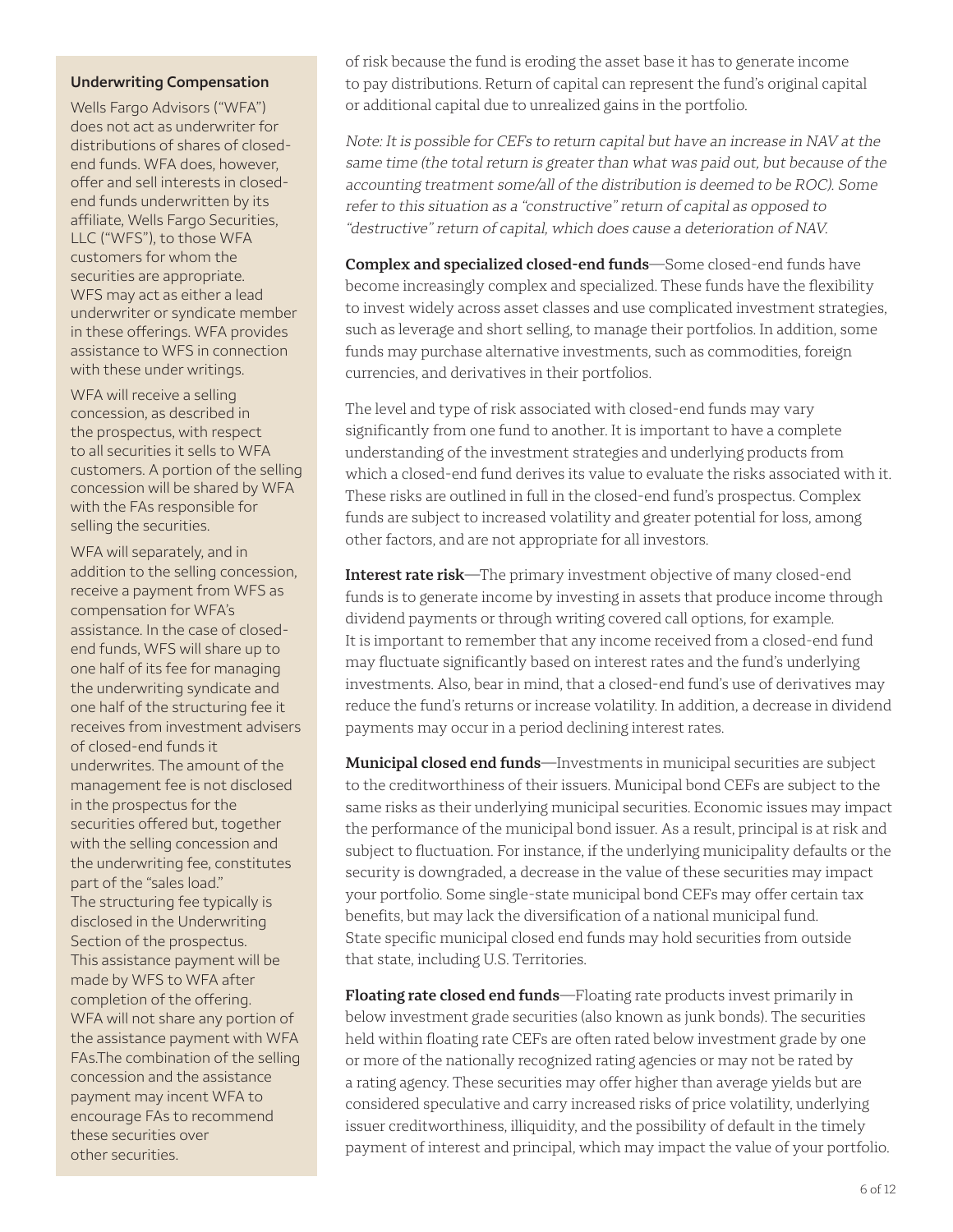These CEFs should not be considered as an alternative to money market funds. You should carefully consider the risks of these products and not base your investment decision solely on the yield offered by the CEF.

**Alternative closed-end funds**—Alternative closed-end funds (alt CEFs) seek to accomplish the fund's objectives through non-traditional investments and trading strategies. Alt CEFs might invest in assets such as global real estate, commodities, leveraged loans, start-up companies, and unlisted securities that offer exposure beyond traditional stocks, bonds, and cash.

The strategies alt CEFs employ may be complex. Examples include hedging and leveraging through derivatives, short selling, and "opportunistic" strategies that change with market conditions as various opportunities present themselves. Some alt CEFs employ a single strategy (single-strategy funds), while other funds may utilize multiple strategies within the same fund.

Alt CEFs are managed to a wide range of investment objectives. In some cases, the fund's primary objective may be to generate above-market returns. In other cases, a fund's main goal may be to help investors better manage risk with strategies designed to smooth out volatility or offer greater diversification. Alt funds are not appropriate for all investors, and it's important to understand the strategy of the fund you are purchasing. In addition to the aforementioned characteristics, alt funds may have relatively higher expense ratios when compared to traditional funds. Please see the fund's prospectus for details as well as other characteristics and potential risks.

**Global investing risk**—Closed-end funds may invest in foreign securities and currencies of developed, emerging market, and frontier market countries. These investments (equity and fixed income) may be subject to increased risks and could lose value as a result of political, financial and economic events in foreign countries. It is also important to keep in mind that foreign investments typically have less publicly-available information than U.S. investments, are subject to less stringent foreign securities regulations than domestic securities and are influenced by different factors than in the U.S.

**Derivatives risk**—A derivative is a financial instrument whose value is derived from some other asset, index, event, value, or condition (known as the underlying asset). Many derivatives transactions involve leverage and may expose the closed-end fund to additional risks. Even a small investment in derivatives can have a significant impact on a fund's volatility. Certain derivatives may be less liquid, or difficult to sell, and more difficult to value. Derivatives, such as futures contracts and options, are subject to a number of risks described in the prospectus. These risks-may include stock market risk, counterparty risk, interest rate risk, credit risk, leverage risk, and management risk.

**Counterparty risk**—Closed-end funds that use forward and swap contracts enter into agreements with individual counterparties. As a result, a closed-end fund is subject to credit risk with respect to the amount it expects to receive from counterparties to swap and forward contracts used as part of that closedend fund's principal investment strategy. If the counterparty defaults or otherwise fails to perform its obligations because of financial difficulties, a closed-end fund could suffer significant losses on these contracts and the value of an investor's investment in a closed-end fund may decline.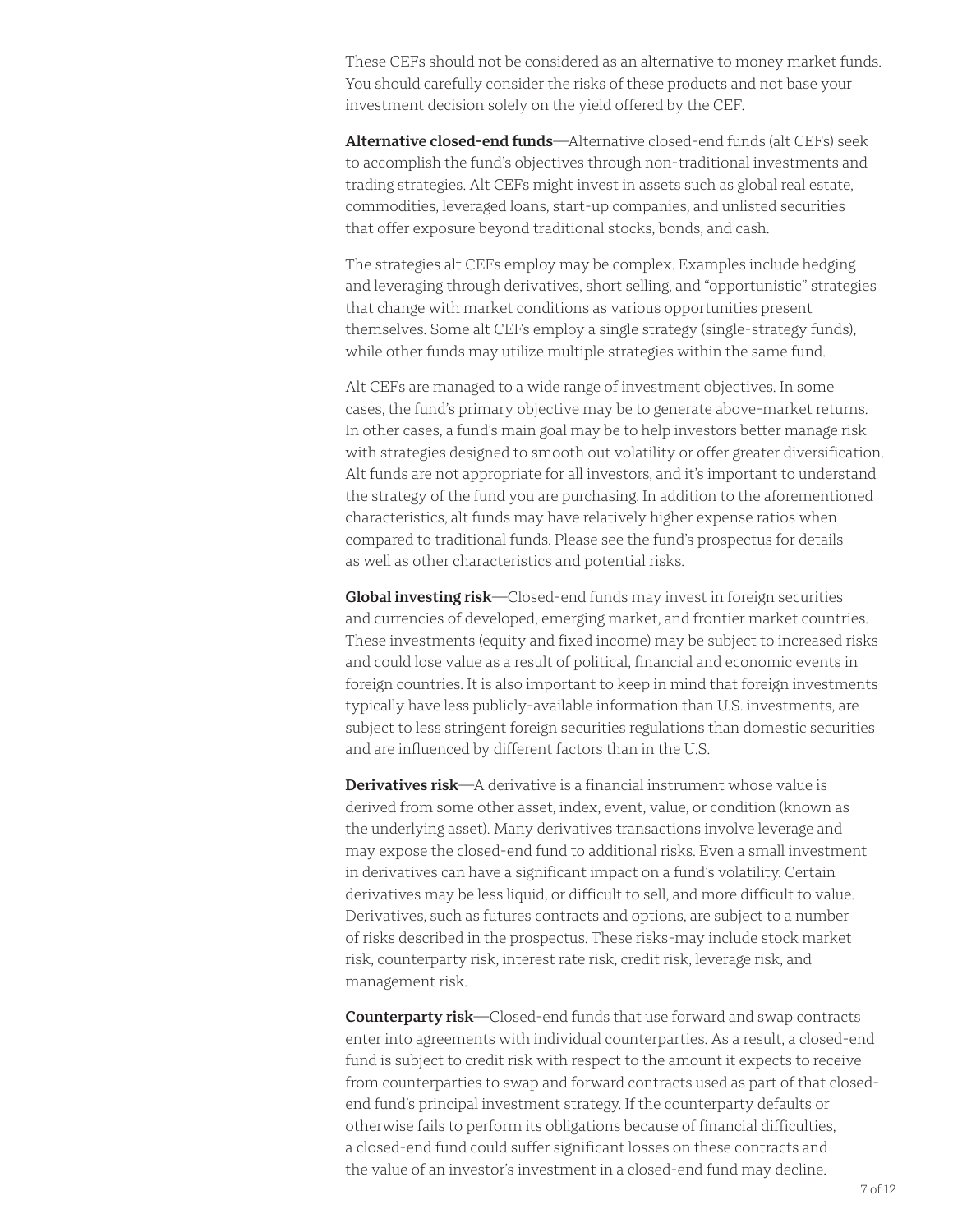**Commodity and currency closed-end funds**—Commodity and currency closed-end funds may use different instruments to gain their exposure such as money market funds, currency forward contracts and futures. The performance of these instruments may differ from that of the underlying asset. Also, some of the instruments may be subject to the aforementioned counterparty risk. As a result, these closed-end funds are subject to additional risks beyond that of the underlying commodity or currency. Also, some currency funds obtain exposure to the currency through overseas bank accounts; these accounts are not FDIC insured.

**MLP closed-end funds**—While Wells Fargo Advisors does not provide tax advice it is important to note that closed-end funds providing direct exposure to Master Limited Partners (MLPs) may be classified for federal income tax purposes as a taxable regular corporation, or Subchapter "C" corporation. In addition, the closed-end fund's accrued deferred tax liability, if any, may reduce its net asset value. Finally, return of capital (ROC) distributions made by the closed-end fund will reduce your cost basis by the amount classified as ROC, and therefore, may increase your tax liability upon selling the closed-end fund. Please contact your tax advisor for specific tax advice.

**Fixed income closed-end funds**—It is possible to lose money by investing in closed-end funds holding fixed-income securities, especially during periods of rising interest rates. Bond prices are negatively correlated to interest rates, so as general market interest rates rise, the price of a bond could decrease. The greater the movement in interest rates, the greater impact potential on a bond's price. The opposite is true as well; if rates fall, bond prices could rise. Unlike exposure to an actual bond that matures at par value (assuming no default) there is no "par value" at which most CEFs would mature. This is also generally true even with CEFs that have finite lives. Many CEFs with finite lives will give the fund shareholders NAV at the time of maturity—whatever the NAV may be at that time, which may be lower or higher than the original investment amount (term trusts). There are some target-term trusts; however, that endeavor to return the original offering price at maturity but there are no guarantees that the original investment will be returned (plus there is the possibility of reduced distribution rates in the latter years of the target-term trust's life as the fund attempts to return the original offering price). Bond funds are subject to the same risks as their underlying investments which may include, but are not limited to, credit quality, duration, liquidity, and security structure--and these risks would be magnified by any leverage a closed-end fund may utilize. Fixed income closedend funds are not cash alternatives or money market fund equivalents. You should not buy a fixed income closed-end fund based solely on the distribution rate. It is important to consider all risks and characteristics of a bond closed-end fund when making your investment decision.

**Investment Company Act registration**—Some closed-end funds are not registered under the Investment Company Act of 1940 (Investment Company Act). For funds not registered under the Investment Company Act, shareholders do not have the protections associated with ownership of shares in an investment company registered under the Investment Company Act.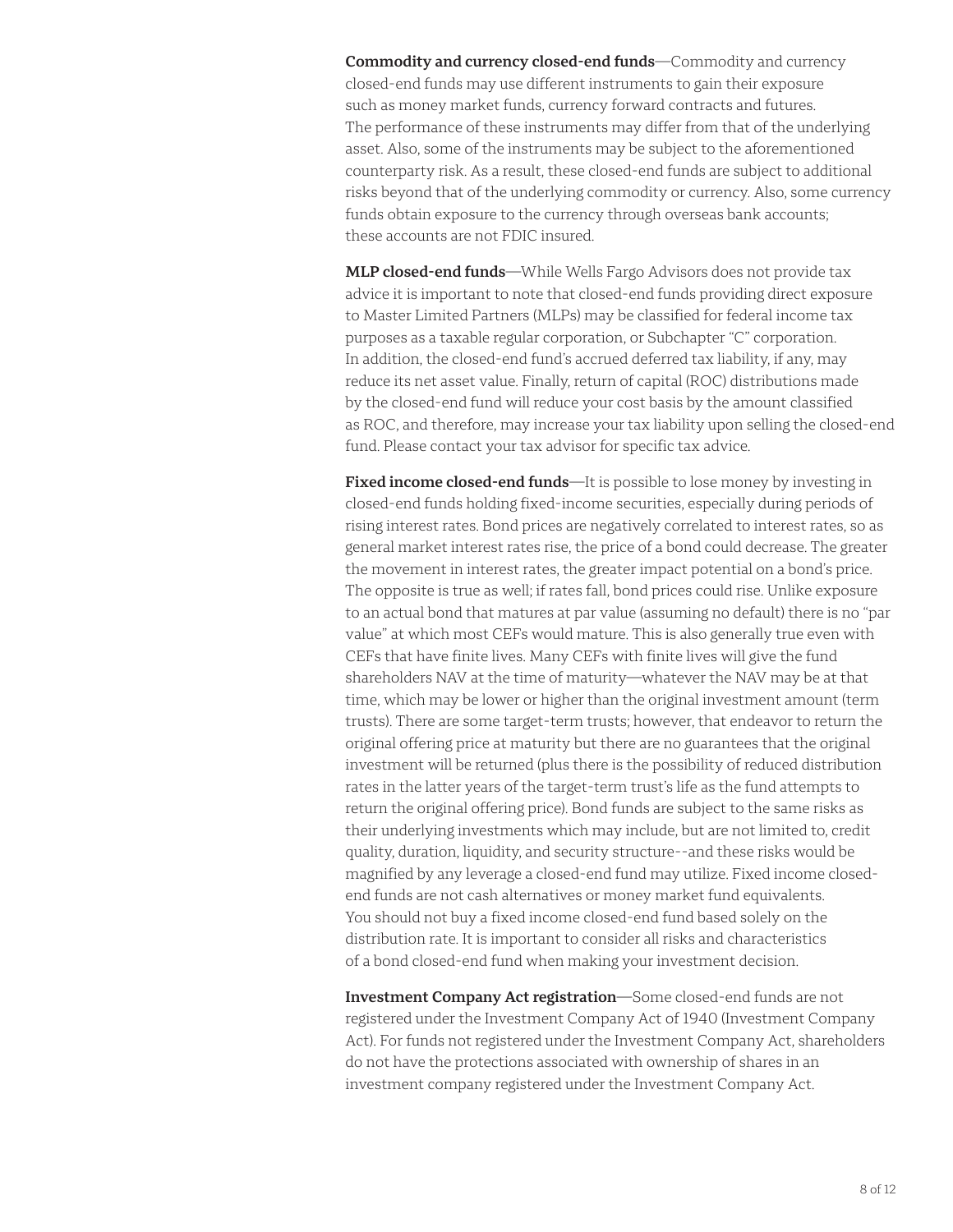The Investment Company Act is designed to protect investors by preventing: insiders from managing investment companies to their benefit and to the detriment of public investors; the issuance of securities having inequitable or discriminatory provisions; the management of investment companies by irresponsible persons; the use of unsound or misleading methods of computing earnings and asset value; changes in the character of investment companies without the consent of investors; and investment companies from engaging in excessive leveraging. To accomplish these ends, the Investment Company Act requires the safekeeping and proper valuation of fund assets, restricts greatly transactions with affiliates, limits leveraging, and imposes governance requirements as a check on fund management.

**Contingent Convertible Securities in CEFs**—Some CEFs may invest in what are called Contingent Convertible Securities (CoCos). These instruments are selectively issued by European and other foreign financial institutions as Alternative Tier 1 (AT1) capital. As AT1 capital, CoCos were designed to be loss-absorbing instruments and, in times of stress, may suspend dividend payments for an indefinite period, without incurring an event of default. In this way, CoCos are similar in nature to the perpetual non-cumulative preferred stock issued by the U.S. banks. However, unlike perpetual non-cumulative preferred stock, CoCos may be converted into the common stock of the issuer or writtenoff in their entirety if the issuer breaches a particular capital requirement or is in danger of failure. Positively, to date, only three CoCos have been written-off.

The unique characteristics of CoCos, such as the ability to defer dividends indefinitely, and the risk CoCo principal could be converted into common stock at a highly dilutive rate and/or written-off, have disqualified them as either pure equity or pure debt securities. As such, CoCos are not normally bought by traditional equity or debt investors, which could render the secondary market for CoCos less liquid and prone to greater degrees of volatility.

Normally, CoCos are made available only to institutional investors. Additionally, institutional investors typically use these investments as a "subset" of their overall portfolios; they normally don't comprise the entire portfolios.

In summary, there are unique risks associated with these securities and they may not be suitable for all investors.

#### Tax treatment

Generally, closed-end fund shareholders are subject to taxes on the interest, dividends, and/or capital gains distributed to them from the portfolio. However, in tax-advantaged accounts such as IRAs, taxes are generally deferred until distributions are taken from the account. Also, when an investor sells their closed-end fund position in a taxable account they will generally realize a taxable gain or loss that should be reported on their income tax returns. Individuals who do not qualify as "U.S. persons" under the Internal Revenue Code may be subject to special tax withholding and reporting requirements as a result of a closed-end fund sale. Certain municipal bond closed-end funds may be subject to the federal alternative minimum tax (AMT). Shareholders should review the prospectus for further details.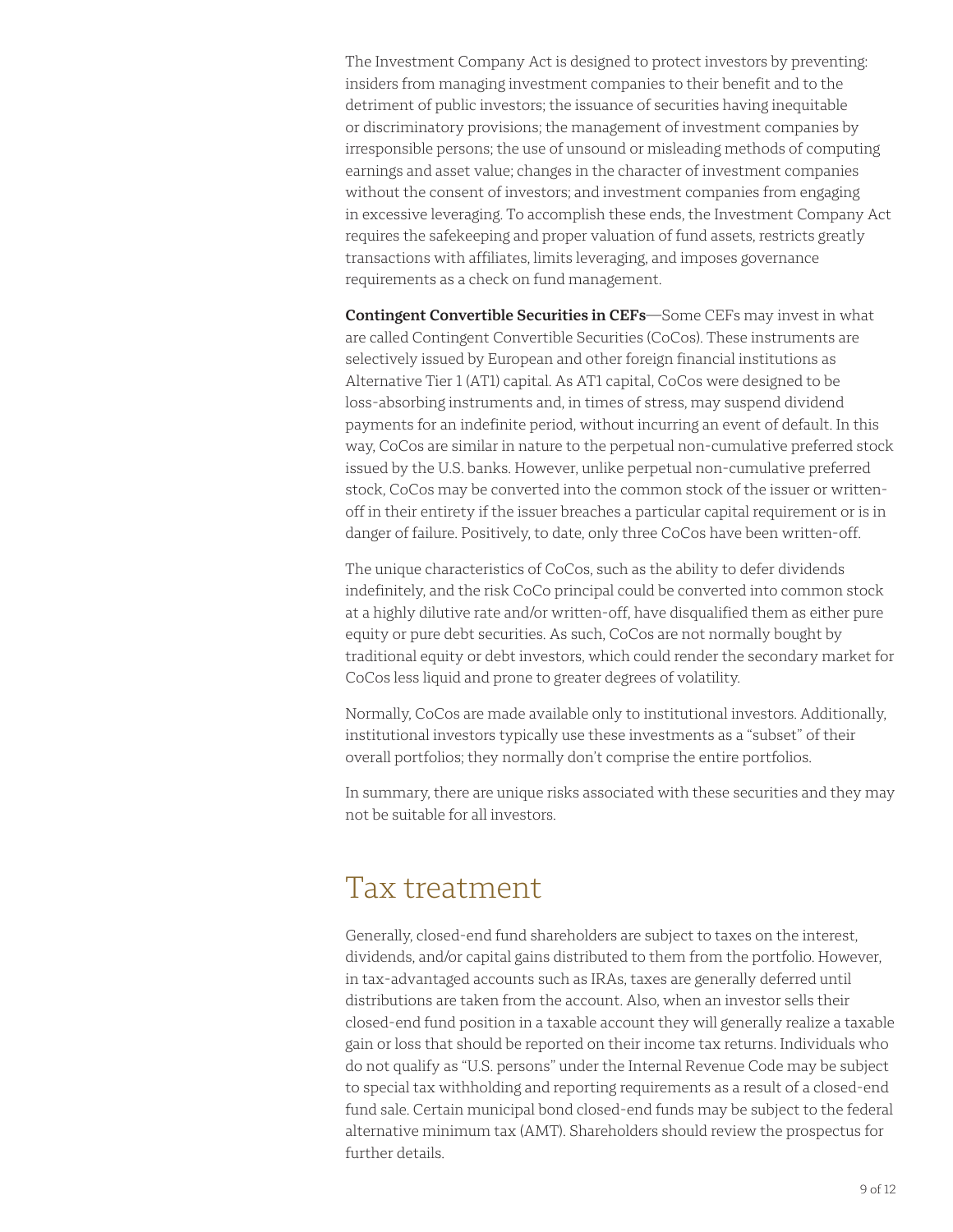Neither WFA (or its affiliates) nor your financial advisor can offer tax, legal or accounting advice. As a result of potentially complex tax-reporting requirements, investors should consult with their tax advisor or attorney before investing in closed-end funds.

## Costs of investing in closed-end funds

There are two general costs associated with making transactions in and holding closed-end funds; internal expenses of the fund, and commissions (selling concessions). First, all closed-end funds have internal expenses which are used to pay for the investment manager, trading commissions, legal and administrative costs and other expenses of the fund. These internal expenses are deducted directly out of fund itself through a reduction in the NAV. A closed-end fund's prospectus includes a fee table listing the internal charges that you indirectly pay by holding the fund. Second, you will pay a commission (or sales concession) each time you buy or sell shares in a closed-end fund. Although closed-end funds purchased during the IPO period are not subject to sales loads (fees charged by the fund when you make a purchase), a sales concession is built into the purchase price, and a portion is paid to your financial advisor for those transactions. When you buy or sell a closed-end fund in the secondary market (on an exchange), you incur a commission as a cost of processing each transaction, a portion of which is also paid to your financial advisor.

#### Investor characteristics

Closed-end funds are generally considered by investors seeking income; however they are not appropriate for all investors. Selecting the closed-end fund for your investment objectives involves a number of factors: fund strategies, fund performance history, risks and investment time horizon, among others. You should review any closed-end fund's disclosure documents as well as its prospectus to fully evaluate your options. You should also talk with your financial advisor, so that together you can make the choices most appropriate for you.

**Diversification**—Wells Fargo Advisors believes that investors, as a rule, should always diversify their investments. It is recommended that investors observe an asset allocation strategy and not overweight their overall portfolio in any one class, or sector of securities, including the underlying portfolio within a closedend fund. Although asset allocation can be an effective investment strategy, it cannot eliminate all the risks associated with fluctuating prices, yields, and uncertain returns.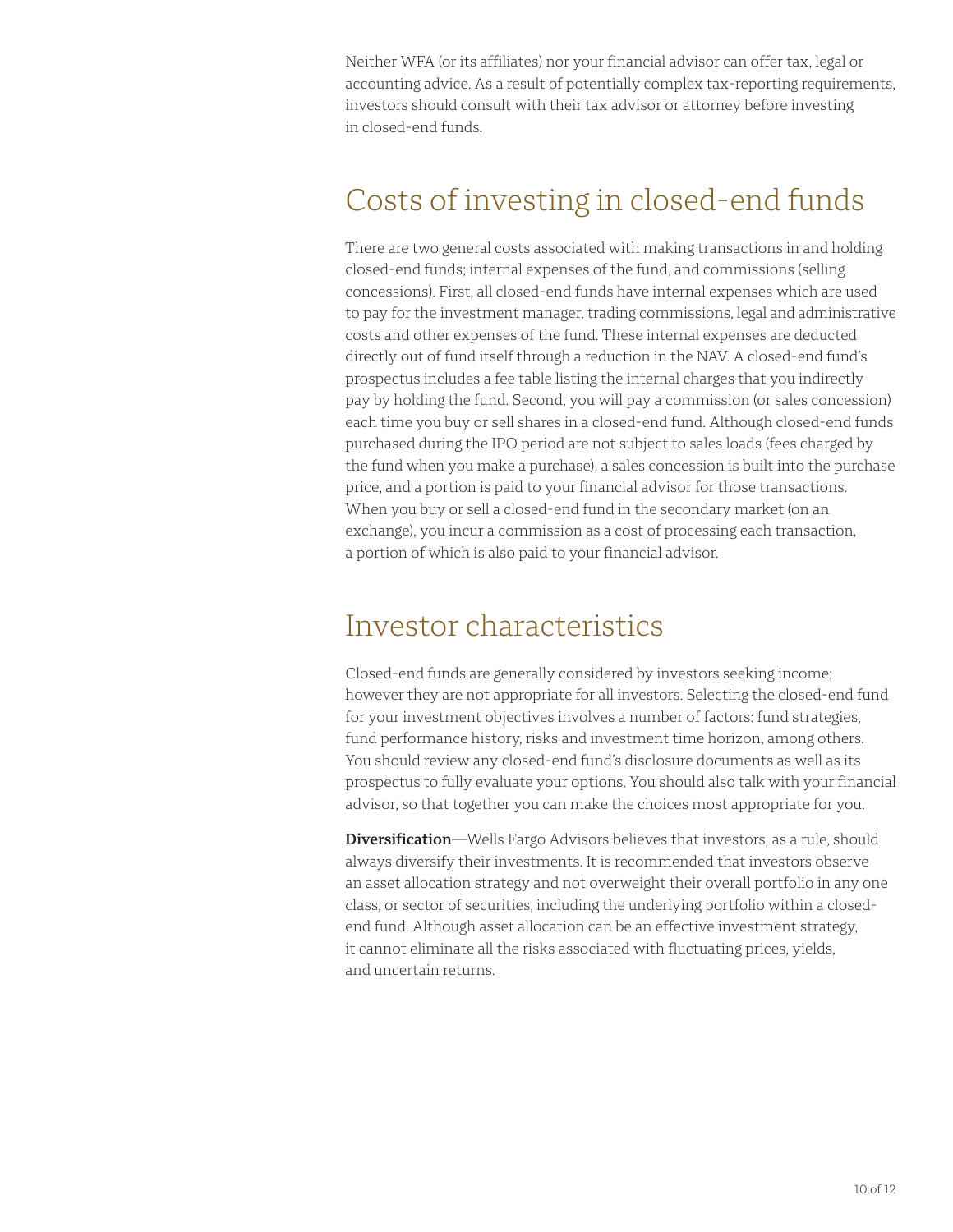## How your financial advisor and Wells Fargo Advisors are compensated on closed-end funds

For helping you invest in the most appropriate closed-end funds, Wells Fargo Advisors and your financial advisor are compensated in ways that vary depending on the selected closed-end fund. If the purchase is made in an IPO or secondary offering, a financial advisor may be paid a sales concession. Traditionally, this sales concession has been built into the share price — as a result, the initial NAV is typically 5% lower than the IPO price — a portion of which is passed along to the financial advisor. However, more recently, sponsors have chosen to pay the sales concession separately. Because of this, these funds do not experience an initial reduction in the fund's NAV due to the sales concession.

Please check the individual prospectus for details on how the firm and its financial advisors are compensated for selling the fund.

Your financial advisor will receive compensation in the form of a commission or mark-up from most transactions made in the secondary market. For most purchases, this compensation is based on the dollar amount purchased or sold in the closed-end fund transaction.

In certain fee-based accounts, a financial advisor's compensation may be based on a percentage of assets in the account rather than on the commission, as mentioned above. The compensation formula that determines the amount of payment to your financial advisor is generally the same for all closed-end funds.

In addition to receiving compensation, your financial advisor may receive internal credits in the syndicate allocation process for sales in closed-end funds and other products. Your financial advisor will also receive internal credits based on the length of time that you hold the investment (up to 90 days). Financial advisors may receive allocations of new syndicate deals based on the number of internal credits accumulated. For example, a financial advisor accumulating a large number of internal credits, based on past sales and client holding periods of those transactions may receive a greater allocation of a new syndicate issue than a financial advisor with fewer credits.

Within the division that operates in Wells Fargo financial centers and some Wells Fargo stores, a licensed banker may refer you to a financial advisor, as they generally work as a team. In this case, the licensed banker will be compensated through a referral arrangement with the financial advisor.

Revenue-sharing agreements are in place between Wells Fargo Advisors and Wells Fargo Securities. Wells Fargo Securities may receive compensation for making a market and keeping an inventory on select closed-end fund offerings.